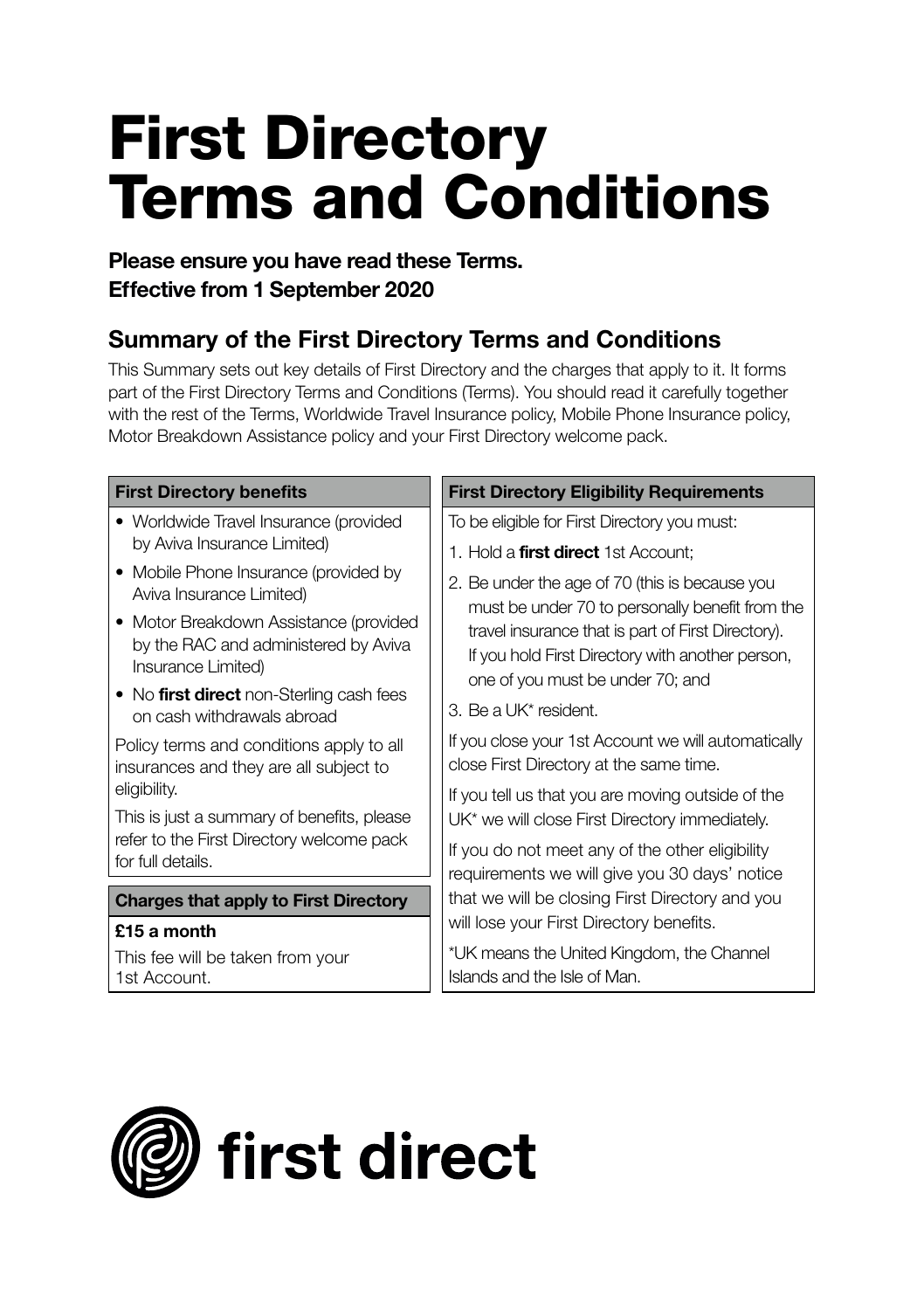## **First Directory Terms and Conditions (the Terms)**

These Terms apply to First Directory together with any additional terms and conditions we tell you apply.

No one else apart from you, us and any other person you jointly hold First Directory with, will have any rights under these Terms.

All references to we, us, or our in these Terms means **first direct**, a division of HSBC UK Bank plc.

UK means the United Kingdom, the Channel Islands and the Isle of Man.

## **1. Term**

First Directory is renewed automatically each month and has no minimum term.

## **2. First Directory eligibility requirements**

The eligibility requirements for First Directory are set out on the front page of these Terms.

If you close your 1st Account we will automatically close First Directory at the same time. You will not have to pay any further First Directory monthly fees after you have paid the fee for the month you close your 1st Account.

However, you will not be able to have First Directory again for 12 months unless you did not use any of the First Directory benefits before closing your 1st Account.

If you tell us that you are moving outside of the UK we will close First Directory immediately. We will deduct from your 1st Account any First Directory monthly fee that we have already told you will be deducted.

If you do not meet any of the other eligibility requirements, we will give you 30 days' notice that we will be closing First Directory and you will lose your First Directory benefits.

## **3. Explaining first direct's Service**

Your First Directory Mobile Phone Insurance and Worldwide Travel Insurance are underwritten by Aviva Insurance Limited. Your First Directory Motor Breakdown Assistance is administered by Aviva and provided by RAC Motoring Services.

As an insurance intermediary, **first direct** deals exclusively with Aviva for the purposes of your policy. **first direct**, a division of HSBC UK Bank plc, is authorised by the Prudential Regulatory Authority and regulated by the Financial Conduct Authority and Prudential Regulatory Authority as an insurance intermediary and is permitted by the insurers to provide insurance products and sell these to you. You will not receive advice or recommendation from **first direct** on this arrangement and no fee has been charged by **first direct** for arranging this contract. **first direct** or HSBC UK Bank plc may receive commission dependent on the performance of our insurance business with the insurers.

Our firm reference number is 765122. Further information can be found at www.register.fca.org.uk

**first direct** is a division of HSBC UK Bank Plc. HSBC Bank plc and HSBC UK Bank plc are members of the HSBC Group, the ultimate parent company of which is HSBC Holdings plc. HSBC Holdings plc beneficially holds 100% of both the shares and voting power of HSBC Bank plc and HSBC UK Bank plc.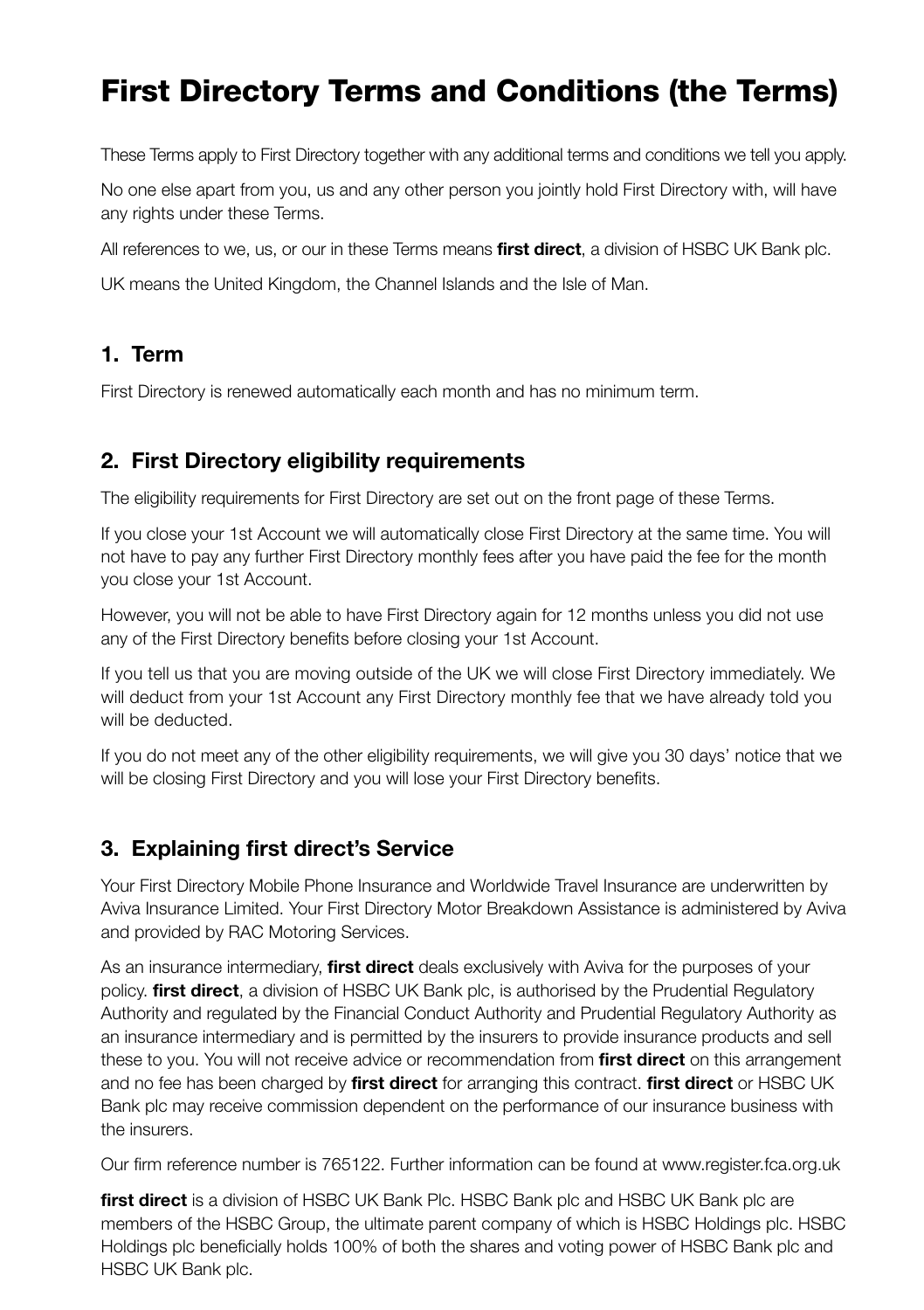## **4. First Directory benefits**

First Directory consists of several benefits, full details of which are set out in the First Directory welcome pack. Terms and conditions apply to these benefits and these are in your welcome pack.

## **5. Making changes**

We can make changes to our charges, the First Directory eligibility requirements and benefits and these Terms.

#### **5.1 When we can make changes**

We can make these changes at any time if we reasonably believe that the change is to your advantage or is needed for any one or more of the following reasons (which may relate to circumstances existing at the time or those which we reasonably expect to apply in the near future):

- (a) To respond proportionately to changes in general law or decisions of the Financial Ombudsman Service;
- (b) To meet our regulatory requirements;
- (c) To reflect new industry guidance and codes of practice or good banking practice;
- (d) To respond to the making of a relevant recommendation, requirement or decision of any court, ombudsman or regulator;
- (e) To allow us to make reasonable changes to the way in which we manage First Directory as a result of changes to technology or the systems we use, including introducing new services or facilities or replacing an existing service or facility with a new one;
- (f) To proportionately reflect legitimate increases or reductions in the costs of providing First Directory, services or facilities (including our funding costs); and
- (g) For any commercial reason.

We can also make changes for any other valid reason.

#### **5.2 Changes to the First Directory eligibility criteria, the First Directory benefits, charges and other Terms**

If the change is unfavourable to you we will tell you personally at least 30 days in advance.

If the change is favourable to you, we will tell you within 30 days.

#### **5.3 What you can do if you do not like a change we have made**

If we provide you with notice that we are going to make an unfavourable change to Terms, you can close First Directory before that change takes effect without charge. However we will deduct from your 1st Account any First Directory monthly fee that we have already told you will be deducted. If you do not tell us that you want to close First Directory, then we will assume you have accepted the change and it will take effect automatically.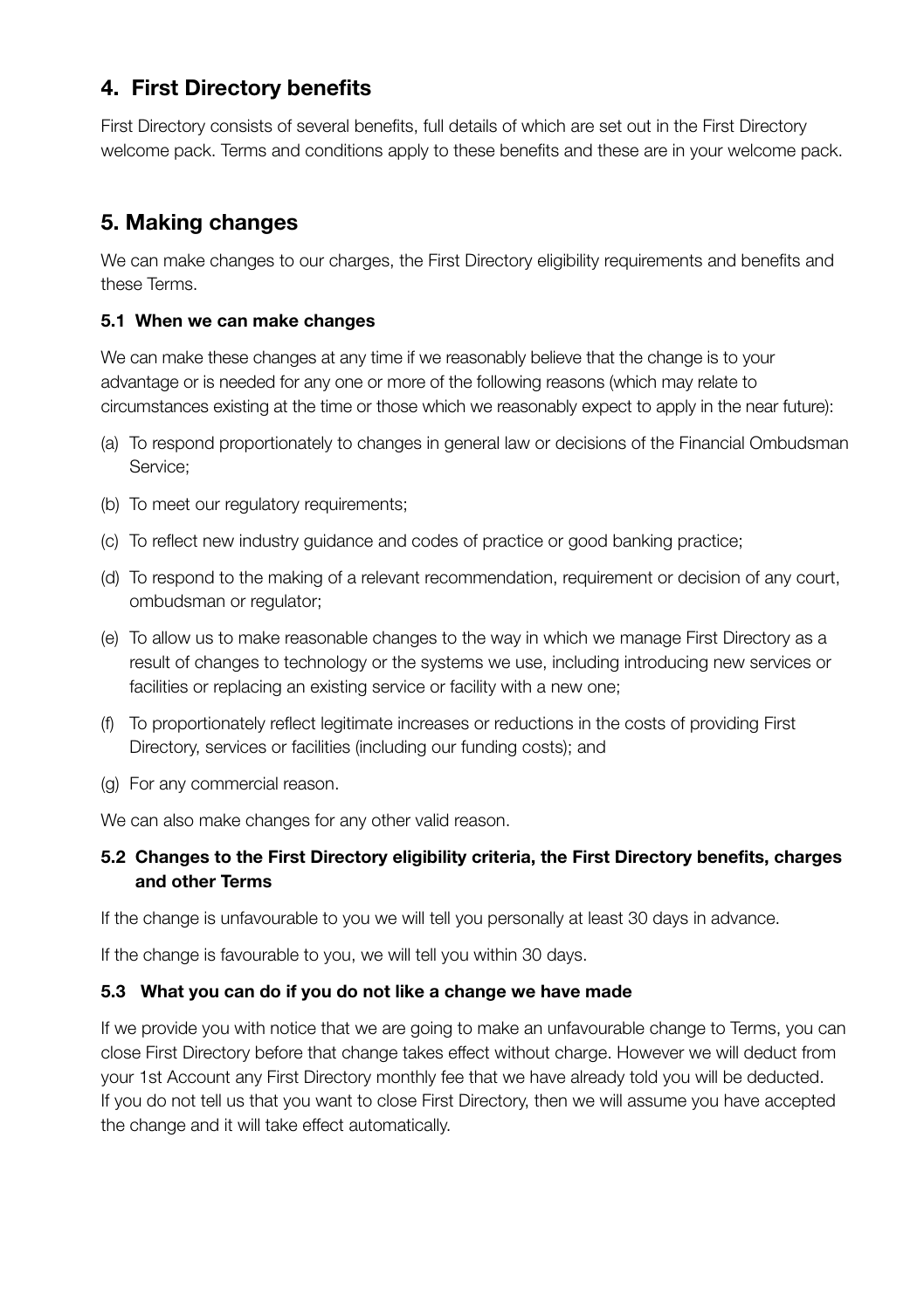#### **5.4 Other changes**

In addition to the above, we can also make any change so long as:

- We tell you at least 30 days in advance; and
- You are able to end First Directory before the change takes effect. However we will deduct from your 1st Account any First Directory monthly fee that we have already told you will be deducted.

## **6. Cooling off period**

There is a 14 day cooling off period during which you can close First Directory. This will start from the day after you receive the Welcome pack (which includes these Terms).

You can do this by calling us on **03 456 100 100**†.

If you have already paid the first month's fee we will refund it to you.

## **7. Closing First Directory**

#### **7.1 If you want to close First Directory**

You can close First Directory by calling us on **03 456 100 100**†. However, we will deduct from your 1st Account any First Directory monthly fee that we have already told you will be deducted.

If you close First Directory, all of the First Directory benefits will be withdrawn by us.

#### **7.2 When we can close First Directory**

We can close First Directory immediately if, at any time;

- you are, or we reasonably suspect you may be, using or obtaining, or allowing someone else to use or obtain, an account, service or money illegally; or
- your 1st Account is, or we reasonably suspect it is, being used for a fraudulent or illegal purpose; or
- you are, or we reasonably suspect you may be, acting fraudulently; or
- you were not entitled to open your 1st Account or take out First Directory; or
- we have demanded that you repay an overdrawn balance on your 1st Account and you have failed to do so; or
- if we reasonably consider that by continuing this contract we may break a law, regulation, code, court order or other duty; or we, or another HSBC Group company, may be exposed to action or censure from any government, regulator or law enforcement agency.

We can close First Directory for any reason and at any time by giving you at least 30 days' personal notice.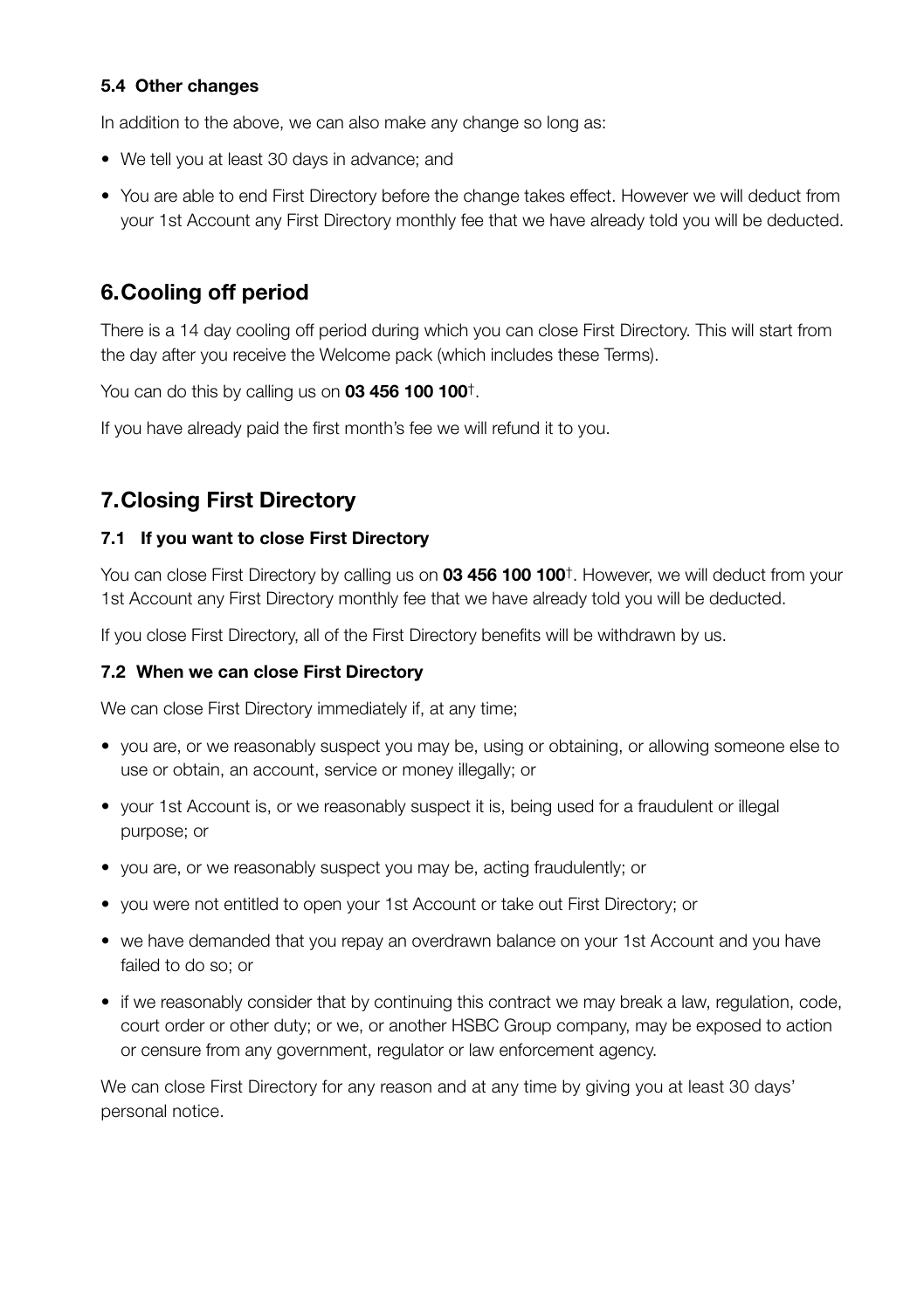### **8. Would I receive compensation if first direct was unable to meet its liabilities?**

**first direct** is covered by the Financial Services Compensation Scheme (FSCS). You may be entitled to compensation from this scheme if we cannot meet our obligations, depending on the type of insurance and the circumstances of your claim. Further information about the FSCS arrangements is available from them on 0800 678 1100, by visiting their website www.fscs.org.uk,,

or write to:

Financial Services Compensation Scheme 10th Floor, Beaufort House, 15 St Botolph Street. London EC31 7QU.

## **9. Transfers**

We can transfer all of our rights in relation to First Directory to someone else.

We can transfer all of our obligations in relation to First Directory but only to someone we reasonably consider capable of performing them equally as well as us and who is authorised or recognised by our regulator. This will not reduce any of your guarantees and rights in relation to First Directory.

You cannot transfer any of your rights and obligations in relation to First Directory, or First Directory itself, to anyone else.

## **10. The laws that apply to this policy**

The laws of England and Wales apply to these Terms and how we dealt with you before we opened First Directory. These Terms are in English and any communications we send to you will be in English.

## **11. Your Statutory Rights**

Nothing in these Terms will reduce your statutory rights. For further information about your statutory rights contact your local Trading Standards Department, the Office of Fair Trading or the Citizens Advice Bureau.

## **12. Your Information**

## **Privacy Notice**

#### **Who are the data controllers?**

• **first direct**, a division of HSBC UK Bank Plc, is responsible for promotion and distribution of your insurance product. We will collect and use your personal information during the promotion and sale of the product. This information may be provided by you but could also include information that we have previously collected about you, eg any information held about you as a banking customer. HSBC UK Bank Plc is the data controller for this information which will be shared with the insurer as set out in its Privacy Notice.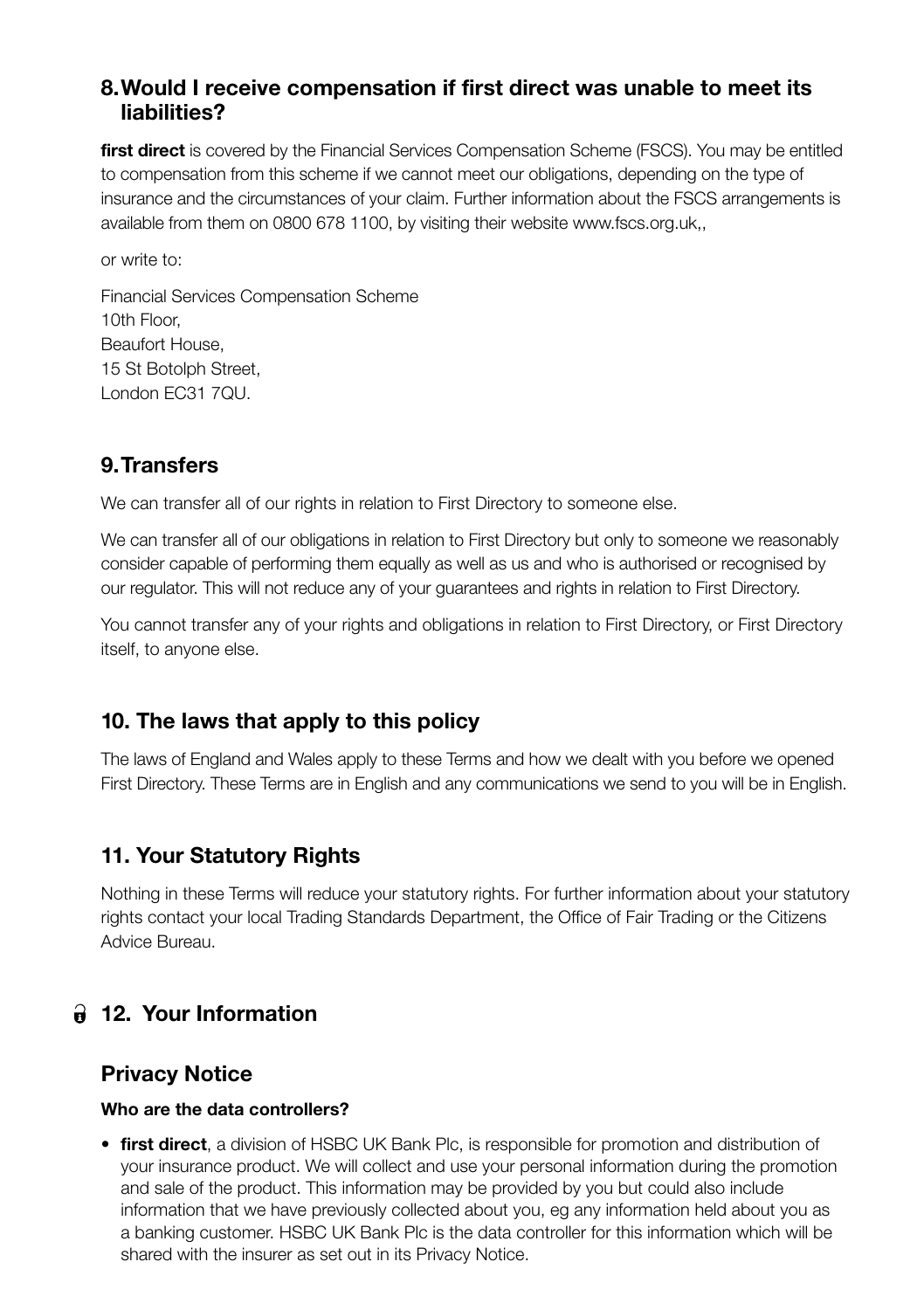• The insurer named on your policy collects and uses personal information about you so that they can administrate and underwrite your policy. Some of this information may be collected directly from you and some may be collected from other sources including **first direct** or HSBC UK Bank plc, for example, during the sale of the policy. The insurer is the data controller in respect of your personal information that it has received from **first direct**/HSBC UK Bank plc, as distributor, and also in respect of any information that it has collected directly from you or from other sources as set out in its Privacy Notice, details of which can be found in your individual product policy booklets.

## **An overview of how first direct will collect and use your information**

**first direct** and HSBC UK Bank Plc will share your personal information the insurer to enable the insurer to provide you with a quote, administer your policy and manage claims. If you make a claim, any information you give to us, or to the insurer may be put in a register of claims database and it may be shared with other insurers to prevent fraudulent claims.

This is an overview of:

- the types of information we collect about you
- how we collect and use it
- who we might share it with
- the steps we'll take to make sure it stays private and secure.

We'll also explain your rights to your information. This is just an overview of some key points. A full description is contained in the privacy notice which you can obtain by visiting **firstdirect.com** or if you prefer paper, give us a call on **03 456 100 100** and we'll send you one in the post.

#### **Who we are**

When we say 'we', we mean **first direct**, a division of HSBC UK Bank plc, which is part of the HSBC Group of Companies. HSBC UK Bank Plc, is the 'data controller' for your information and responsible for deciding how your information is used to promote and distribute the insurance products.

#### **The information we collect**

We collect information about you from different places including:

- directly from you
- from a third party acting on your behalf eg an intermediary or broker
- from other HSBC companies
- from publicly available sources
- when we generate it ourselves
- from other organisations.

We'll only collect your information in line with relevant regulations and law and this may relate to any of our products or services you apply for, currently hold or have held in the past.

You're responsible for making sure you give us accurate and up to date information. If you provide information for another person on your account, you'll need to tell them how to find the Privacy Notice and make sure they agree to us using their information for the purposes set out in it.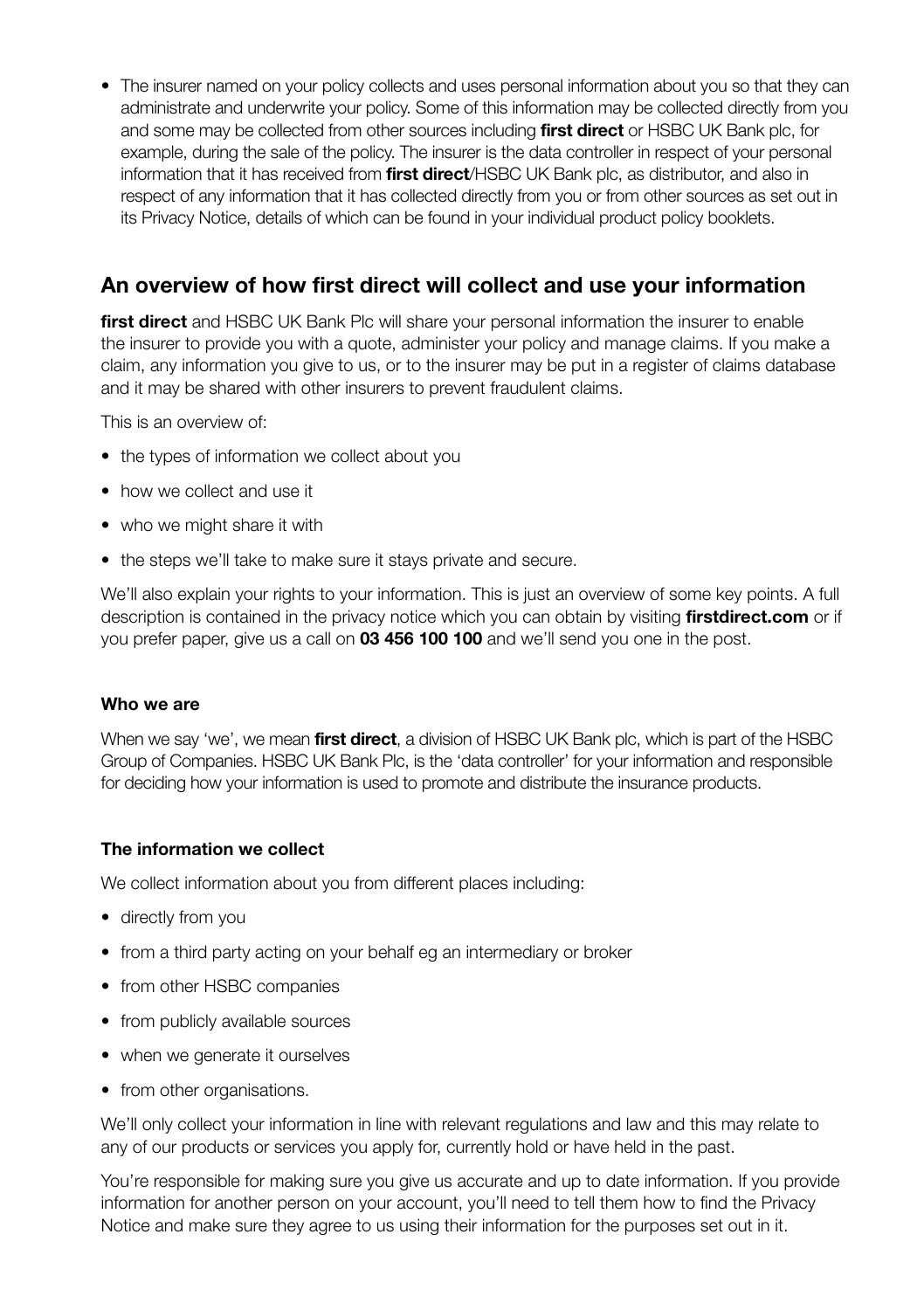#### **How we'll use your information**

We'll use it to provide any products and services you've requested and other purposes, eg:

- to confirm your identity and address
- to understand how you use your accounts
- to carry out your instructions
- to improve our products and services
- to offer you other services we believe may benefit you unless you ask us not to.

We'll only use your information where we're allowed to by law eg carrying out an agreement we have with you, fulfilling a legal obligation, because we have a legitimate business interest or where you agree to it.

We may use automated systems to help us make decisions as well as carrying out fraud and money laundering checks.

#### **Who we can share your information with**

HSBC UK Bank plc will share your personal information with the insurer to enable the insurer to administer your policy and manage your claims. If you make a claim, any information you give to us, or to the insurer may be put in a register of claims database and it may be shared with other insurers to prevent fraudulent claims.

We may share your information with other HSBC Group members and any subcontractors, agents, or service providers who work for us or other HSBC Group companies. We may also share your information with others outside of the HSBC Group eg regulators, insurers, other financial institutions, brokers, agents as well as credit reference and fraud prevention agencies.

#### **Sensitive information**

When you apply for insurance, you may need to give us sensitive health information if the insurer needs this to provide you with cover. We will keep this information secure and process it in accordance with relevant laws and regulations. Where appropriate, we will ask for consent to collect and use this information.

#### **How long we'll keep your information**

We'll keep your information for as long as you have a relationship with us. After it ends we'll keep it where we may need it for our legitimate purposes eg to help us respond to queries or complaints, or for other reasons eg fighting fraud and financial crime, and responding to requests from regulators.

#### **Transferring your information overseas**

Your information may be transferred and stored in countries outside the European Economic Area (EEA), including some that may not have laws that provide the same level of protection for personal information. When we do this, we'll ensure it has an appropriate level of protection.

#### **Your rights**

You have a number of rights relating to your information e.g. to see what we hold, to ask us to share it with another party, ask us to update incorrect or incomplete details, to object to or restrict processing of it, to make a complaint etc.